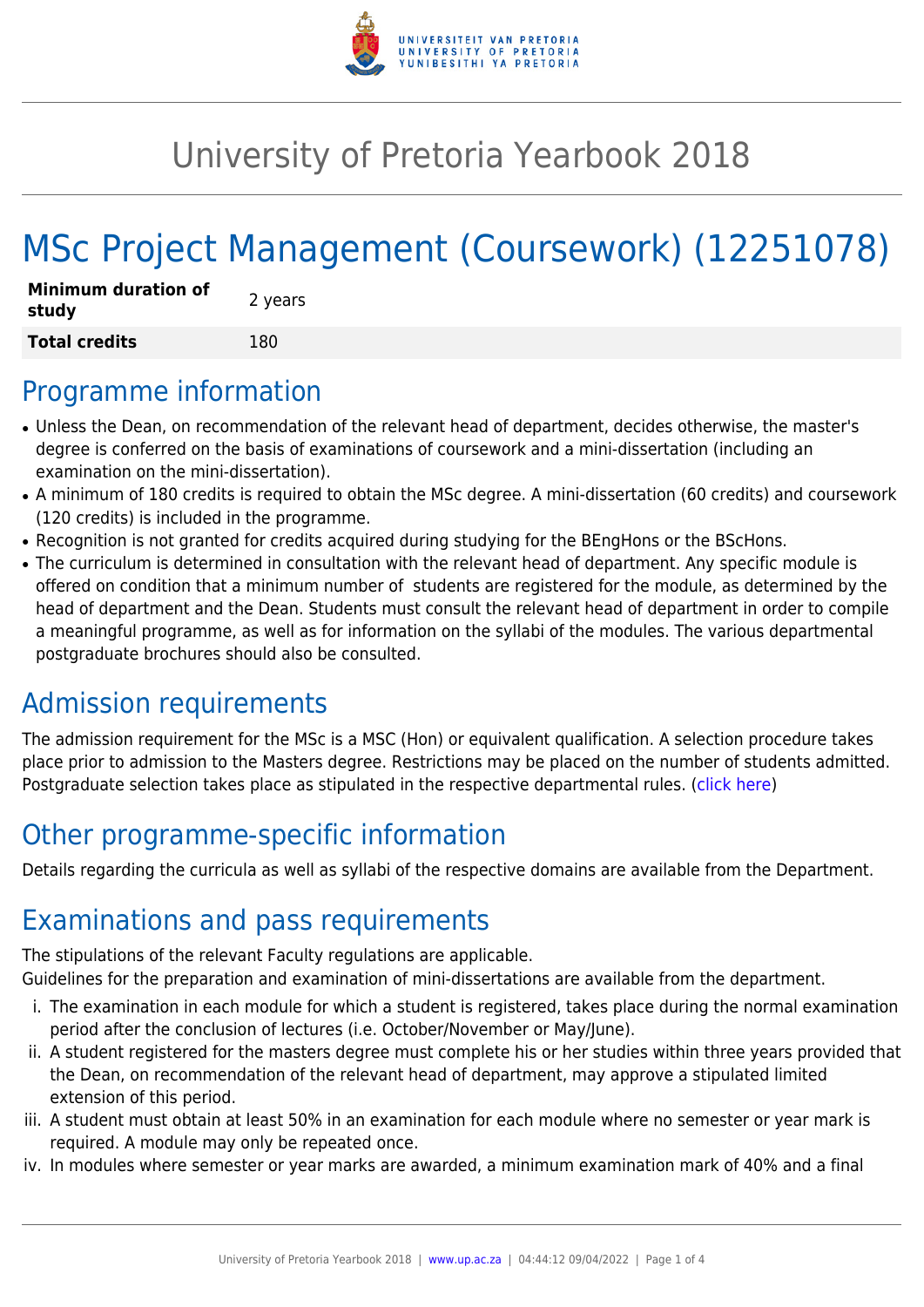

mark of 50% is required.

v. No supplementary or special examinations are granted at postgraduate level.

### Research information

A student must by means of a mini-dissertation prove that he or she is capable of planning, instituting and executing a scientific investigation. As part of the examination a student must submit an article and present at the final year symposium. The article should be based on the research that the student has conducted for the dissertation and be approved by the supervisor. Conferment of the degree may be made subject to compliance with the stipulations of this regulation.

#### Pass with distinction

- Unless the Dean, on recommendation of the relevant head of department, decides otherwise, the master's degree is conferred on the basis of examinations of coursework and a mini-dissertation (including an examination on the mini-dissertation).
- A minimum of 180 credits is required to obtain the MSc degree. A mini-dissertation (60 credits) and coursework (120 credits) is included in the programme.
- Recognition is not granted for credits acquired during studying for the BEngHons or the BScHons.
- The curriculum is determined in consultation with the relevant head of department. Any specific module is offered on condition that a minimum number of students are registered for the module, as determined by the head of department and the Dean. Students must consult the relevant head of department in order to compile a meaningful programme, as well as for information on the syllabi of the modules. The various departmental postgraduate brochures should also be consulted.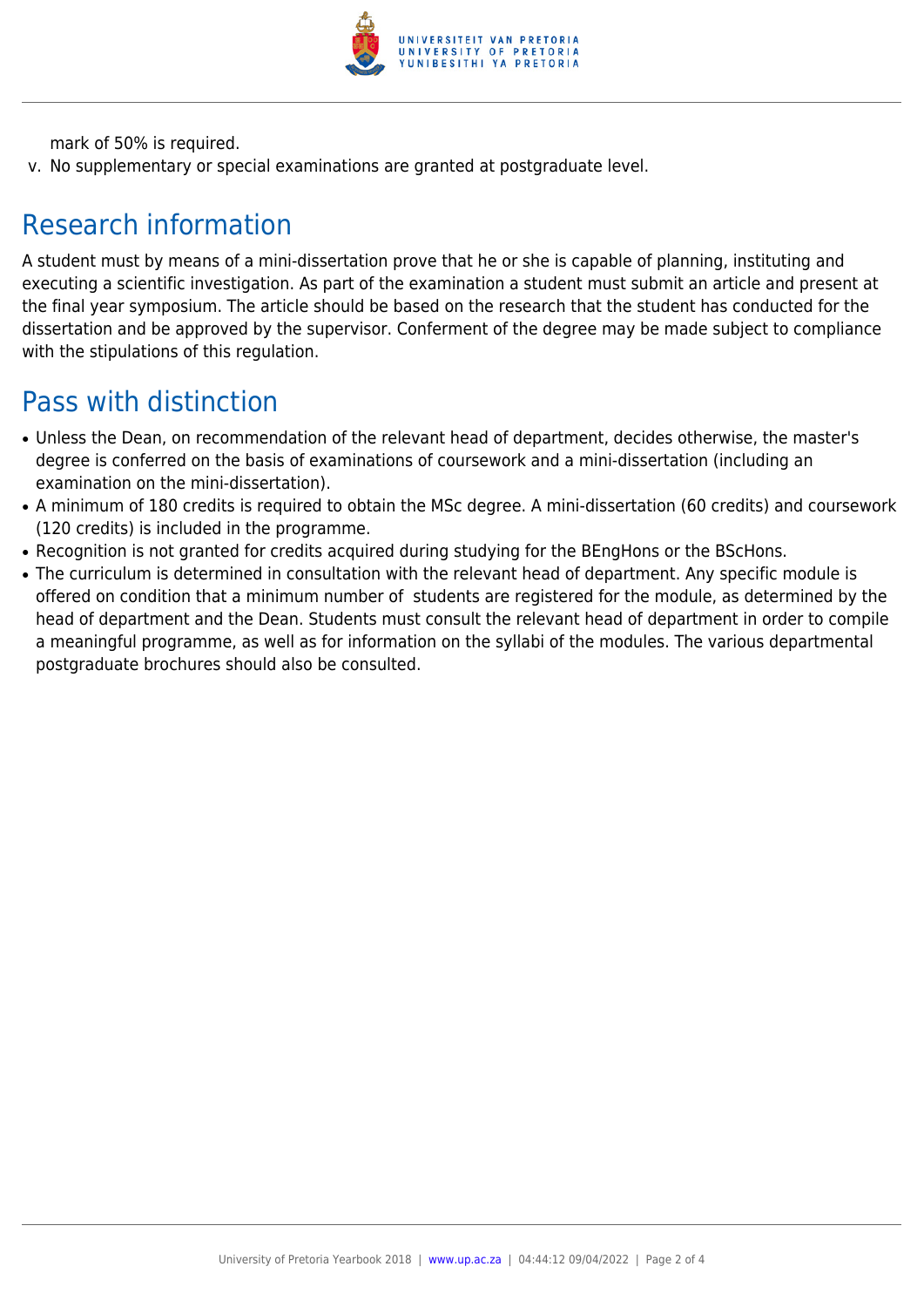

### Curriculum: Year 1

#### **Minimum credits: 80**

#### **Core modules**

[Project human resource management 801](https://www.up.ac.za/parents/yearbooks/2018/modules/view/IHR 801) (IHR 801) - Credits: 10.00 [Literature study 801](https://www.up.ac.za/parents/yearbooks/2018/modules/view/ILS 801) (ILS 801) - Credits: 10.00 [Research methodology 800](https://www.up.ac.za/parents/yearbooks/2018/modules/view/INI 800) (INI 800) - Credits: 10.00 [Project financial and cost management 802](https://www.up.ac.za/parents/yearbooks/2018/modules/view/IPF 802) (IPF 802) - Credits: 10.00 [Project procurement management 801](https://www.up.ac.za/parents/yearbooks/2018/modules/view/IPJ 801) (IPJ 801) - Credits: 10.00 [Introduction to project management 801](https://www.up.ac.za/parents/yearbooks/2018/modules/view/IPM 801) (IPM 801) - Credits: 10.00 [Project risk management 801](https://www.up.ac.za/parents/yearbooks/2018/modules/view/IRM 801) (IRM 801) - Credits: 10.00 [Project systems engineering 802](https://www.up.ac.za/parents/yearbooks/2018/modules/view/ISE 802) (ISE 802) - Credits: 10.00